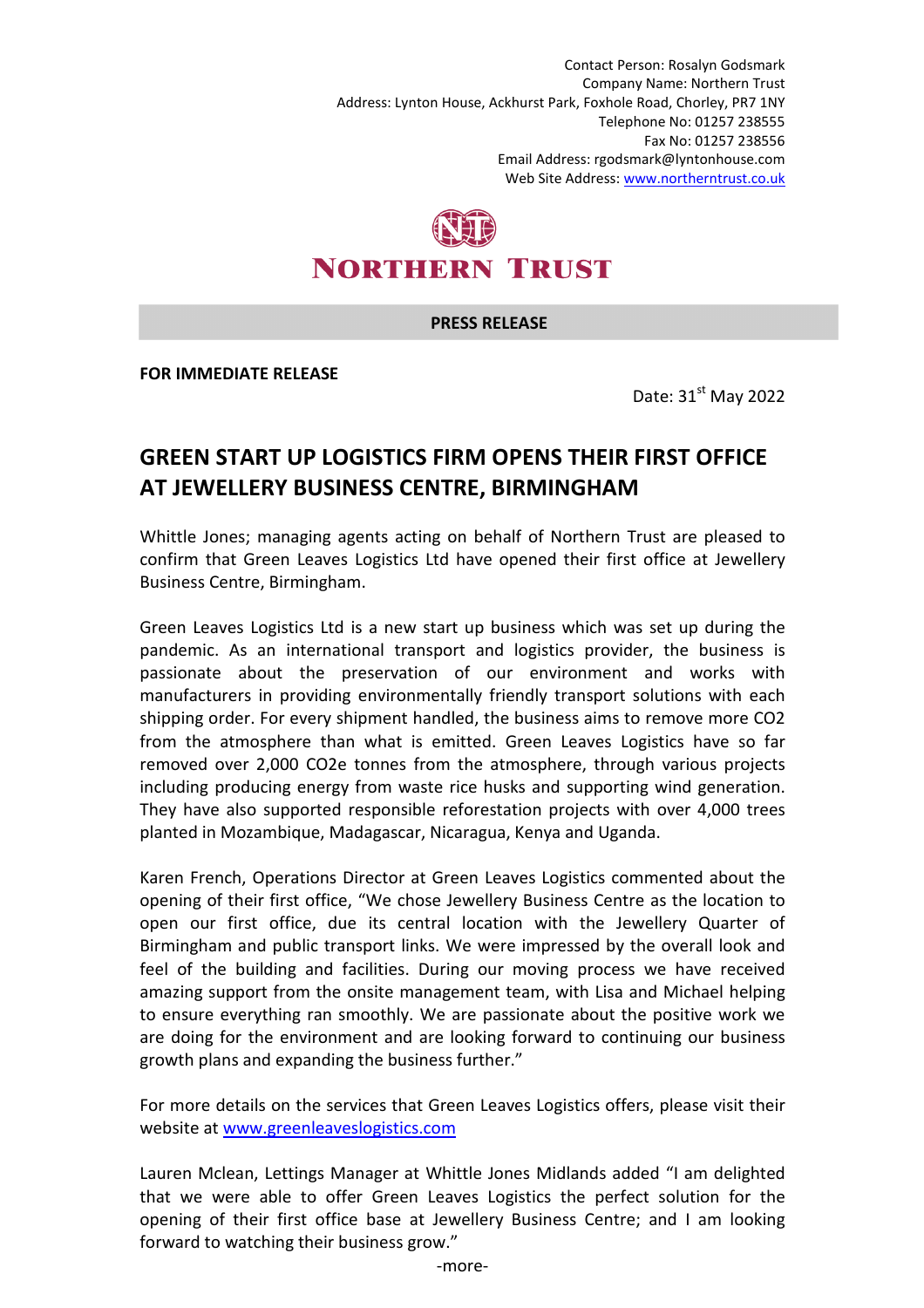Jewellery Business Centre in Birmingham is a period building split into two sections arranged around a central landscaped courtyard. The main building fronts onto Spencer Street, with rear section backing onto Branston Street.

The Centre is one of four Northern Trust Business Centres, and has been specifically designed to encourage new start-up businesses and support small and medium sized enterprises looking for flexible office accommodation.

Arranged over four floors, the building provides fully serviced office accommodation with suites from 1 person (108 sq ft) upwards. The Centre offers an unrivalled business solution with modern working environment, meeting room facilities, and on-site cafe.

For more details and current availability please visit the dedicated website https://www.jewellerybusinesscentre.co.uk/ or contact us on 0121 523 2929 or via email at midlands@whittlejones.co.uk to arrange a viewing.

- **End –** 

*Notes to Editors:*

Press Enquiries; Northern Trust/Whittle Jones: Rosalyn Godsmark, 01257 238555 or rgodsmark@lyntonhouse.com

**Northern Trust** is a family owned private company, established in 1962, with a successful track record in property investment, development and strategic land regeneration.

The existing property portfolio extends to over 8 million sq ft of industrial, trade counter and office parks, together with more than 5,000 acres of land throughout the UK, with circa 1,500 acres currently being promoted through the planning process for mixed use development.

The Industrial and Office portfolio contains more than 4,000 individual units with industrial unit sizes ranging from as little as 285 sq ft up to c 50,000 sq ft and office suites from as little as 1 person upwards. Premises are situated in over 200 separate locations and the portfolio extends from the South Midlands to the central belt of Scotland. Through recent acquisitions and new development almost 1 million sq ft has been added to the portfolio within the last 2 years. The portfolio is actively managed by Northern Trust's in-house surveying practice **Whittle Jones**, which has regional offices in the North West, North East, Yorkshire, Midlands and Scotland.

New and existing customers looking for industrial and office accommodation can search the Whittle Jones website.

In addition, **Northern Trust** has developed over 3 million sq ft of commercial space in over 50 locations with over 625,000 sq ft currently under construction or in the development pipeline.

**Northern Trust** has also secured planning for circa 4,500 new homes over the last two years, and with the current projects covering more than 50 sites where there is potential to bring forward more than 10,000 new homes. The company works closely with house builders, local authorities and special purchasers in bringing forward strategic land regeneration opportunities